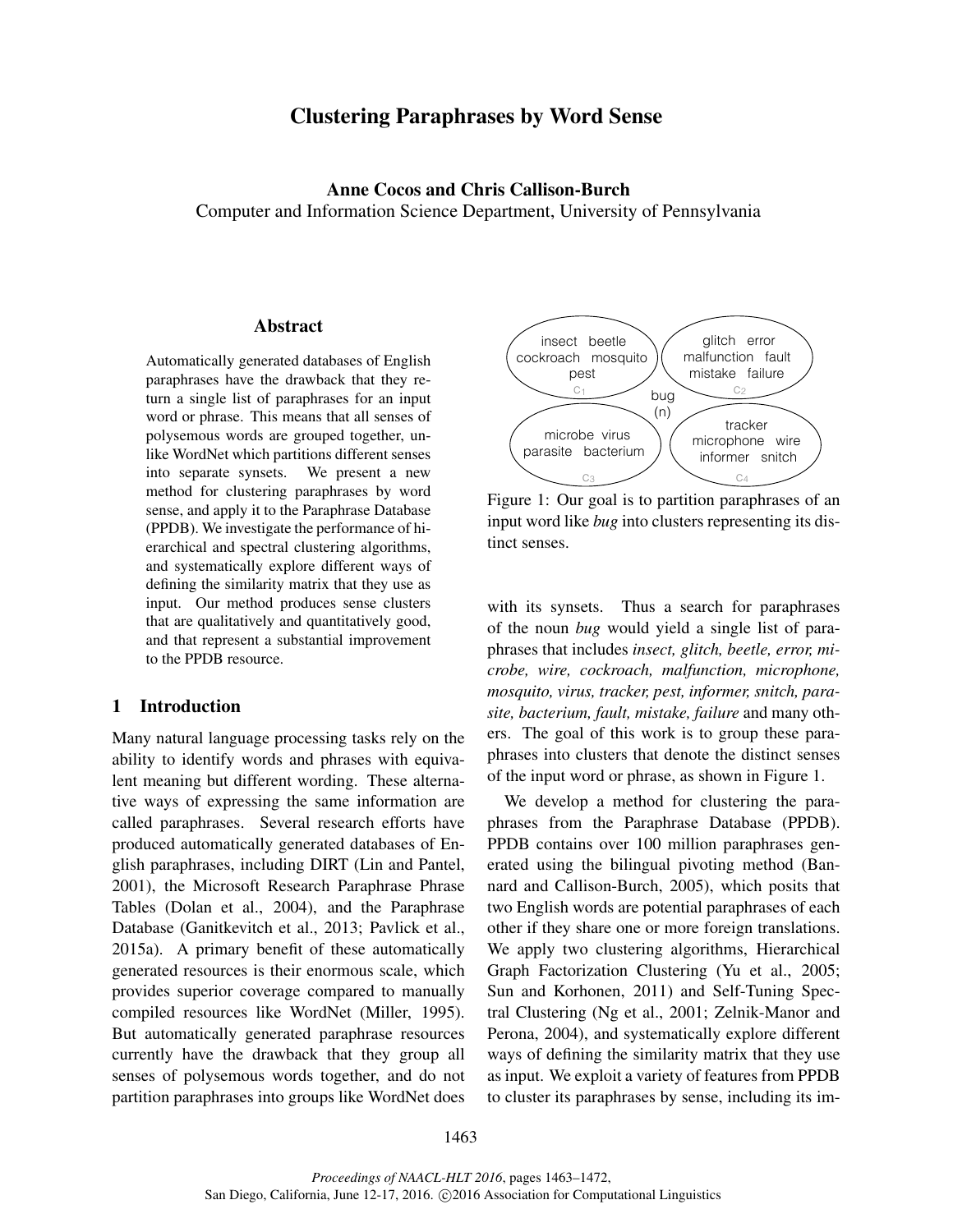

Figure 2: SEMCLUST connects all paraphrases that share foreign alignments, and cuts edges below a dynamically-tuned cutoff weight (dotted lines). The resulting connected components are its clusters.

plicit graph structure, aligned foreign words, paraphrase scores, predicted entailment relations, and monolingual distributional similarity scores.

Our goal is to determine which algorithm and features are the most effective for clustering paraphrases by sense. We address three research questions:

- Which similarity metric is best for sense clustering? We systematically compare different ways of defining matrices that specify the similarity between pairs of paraphrases.
- Are better clusters produced by comparing second-order paraphrases? We use PPDB's graph structure to decide whether *mosquito* and *pest* belong to the same sense cluster by comparing lists of paraphrases for the two words.
- Can entailment relations inform sense clustering? We exploit knowledge like *beetle* is-an *insect*, and that there is no entailment between *malfunction* and *microbe*.

Our method produces sense clusters that are qualitatively and quantitatively good, and that represent a substantial improvement to the PPDB resource.

## 2 Related Work

The paraphrases in PPDB are already partitioned by syntactic type, following the work of Callison-Burch (2008). He showed that applying syntactic constraints during paraphrase extraction via the pivot method improves paraphrase quality. This means that paraphrases of the noun *bug* are separated from paraphrases of the verb *bug*, which consist of verbs like *bother, trouble, annoy, disturb*, and others. However, organizing paraphrases this way still leaves the issue of mixed senses within a single part of speech. This lack of sense distinction makes it difficult to decide when a paraphrase in PPDB would be an appropriate substitute for a word in a given sentence. Some researchers resort to crowdsourcing to determine when a PPDB substitution is valid (Pavlick et al., 2015c).

Our sense clustering work is closely related to the task of word sense induction (WSI), which aims to discover all senses of a target word from large corpora. One family of common approaches to WSI aims to discover the senses of a word by clustering the monolingual contexts in which it appears (Navigli, 2009). Another uncovers a word's senses by clustering its foreign alignments from parallel corpora (Diab, 2003). A more recent family of approaches to WSI represents a word as a feature vector of its substitutable words, i.e. paraphrases (Melamud et al., 2015; Yatbaz et al., 2012). In this paper we take inspiration from each of these families of approaches, and we explore them when measuring word similarity in sense clustering.

The work most closely related to ours is that of Apidianaki et al. (2014), who used a simple graphbased approach to cluster pivot paraphrases on the basis of contextual similarity and shared foreign alignments. Their method represents paraphrases as nodes in a graph and connects each pair of words sharing one or more foreign alignments with an edge weighted by contextual similarity. Concretely, for paraphrase set P, it constructs a graph  $G = (V, E)$ where vertices  $V = \{p_i \in P\}$  are words in the paraphrase set and edges connect words that share foreign word alignments in a bilingual parallel corpus. The edges of the graph are weighted based on their contextual similarity (computed over a monolingual corpus). In order to partition the graph into clusters, edges in the initial graph  $G$  with contextual similarity below a threshold  $T'$  are deleted. The connected components in the resulting graph  $G'$  are taken as the sense clusters. The threshold is dynamically tuned using an iterative procedure (Apidianaki and He, 2010).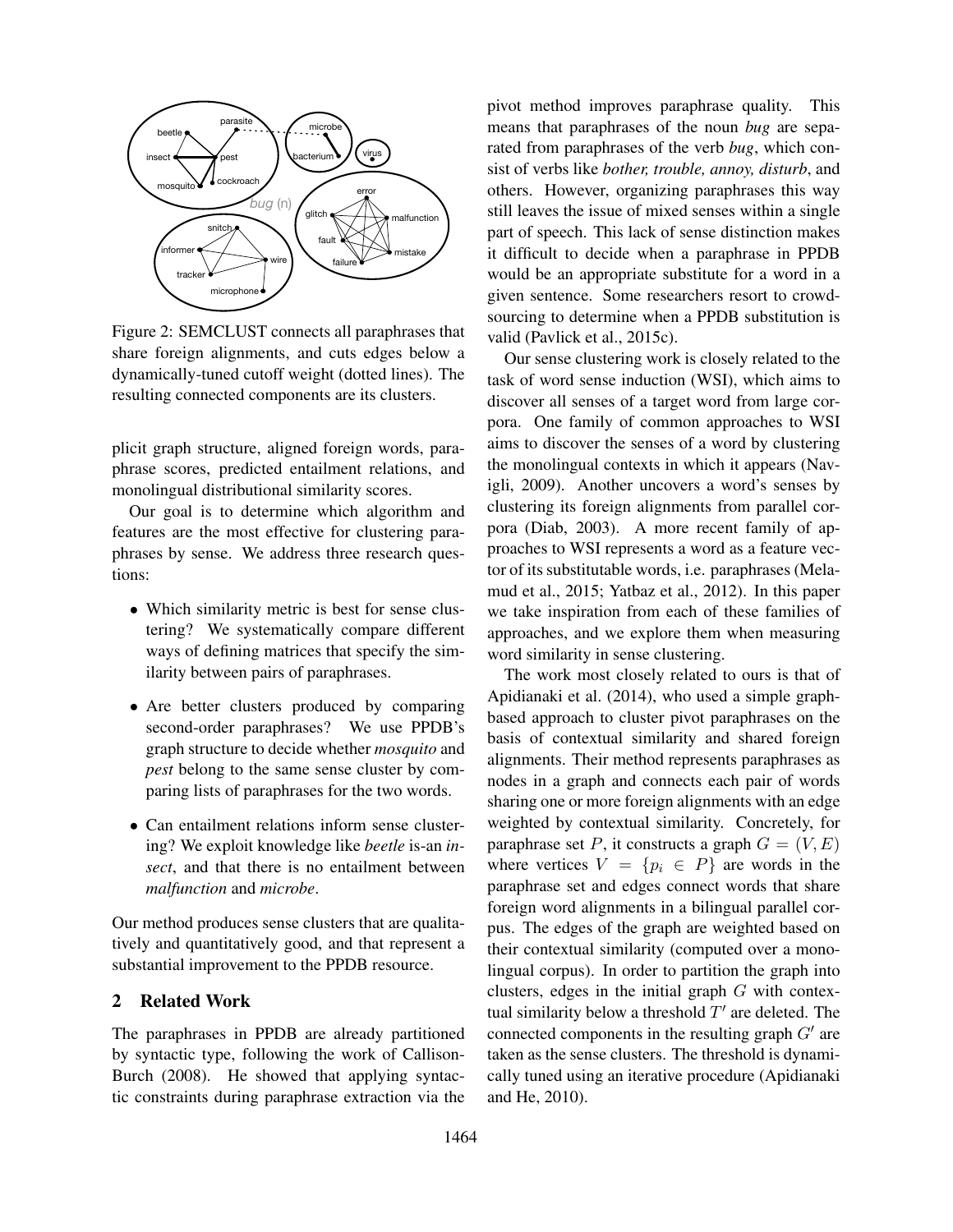As evaluated against reference clusters derived from SEMEVAL 2007 Lexical Substitution gold data (McCarthy and Navigli, 2007), their method, which we call SEMCLUST, outperformed simple most-frequent-sense, one-sense-per-paraphrase, and random baselines. Apidianaki et al. (2014)'s work corroborated the existence of sense distinctions in the paraphrase sets, and highlighted the need for further work to organize them by sense. In this paper, we improve on their method using more advanced clustering algorithms, and by systematically exploring a wider range of similarity measures.

## 3 Graph Clustering Algorithms

To partition paraphrases by sense, we use two advanced graph clustering methods rather than using Apidianaki et al. (2014)'s edge deletion approach. Both of them allow us to experiment with a variety of similarity metrics.

## 3.1 Hierarchical Graph Factorization **Clustering**

The Hierarchical Graph Factorization Clustering (HGFC) method was developed by Yu et al. (2006) to probabilistically partition data into hierarchical clusters that gradually merge finer-grained clusters into coarser ones. Sun and Korhonen (2011) applied HGFC to the task of clustering verbs into Levin (1993)-style classes. Sun and Korhonen extended the basic HGFC algorithm to automatically discover the latent tree structure in their clustering solution and incorporate prior knowledge about semantic relationships between words. They showed that HGFC far outperformed agglomerative clustering methods on their verb data set. We adopt Sun and Korhonen's implementation of HGFC for our experiments.

HGFC takes as input a nonnegative, symmetric adjacency matrix  $W = \{w_{ij}\}\$  where rows and columns represent paraphrases  $p_i \in P$ , and entries  $w_{ij}$  denote the similarity between paraphrases  $\langle \sinh(D(p_i, p_j)) \rangle$ . The algorithm works by factorizing W into a bipartite graph, where the nodes on one side represent paraphrases, and nodes on the other represent senses. The output of HGFC is a set of clusterings of increasingly coarse granularity, which we can also represent with a tree structure. The algorithm automatically determines the number of clusters at each level. For our task, this has the benefit that a user can choose the cluster granularity most appropriate for the downstream task (as illustrated in Figure 5). Another benefit of HGFC is that it probabilistically assigns each paraphrase to a cluster at each level of the hierarchy. If some  $p_i$  has high probability in multiple clusters, we can assign  $p_i$  to all of them (Figure 3c).

## 3.2 Spectral Clustering

The second clustering algorithm that we use is Self-Tuning Spectral Clustering (Zelnik-Manor and Perona, 2004). Like HGFC, spectral clustering takes an adjacency matrix  $W$  as input, but the similarities end there. Whereas HGFC produces a hierarchical clustering, spectral clustering produces a flat clustering with  $k$  clusters, with  $k$  specified at runtime. The Zelnik-Manor and Perona (2004)'s selftuning method is based on Ng et al. (2001)'s spectral clustering algorithm, which computes a normalized Laplacian matrix  $L$  from the input  $W$ , and executes K-means on the largest  $k$  eigenvectors of  $L$ . Intuitively, the largest  $k$  eigenvectors of  $L$  should align with the  $k$  senses in our paraphrase set.

## 4 Similarity Measures

Each of our clustering algorithms take as input an adjacency matrix  $W$  where the entries  $w_{ij}$  correspond to some measure of similarity between words i and j. For the paraphrases in Figure 1,  $W$  is a 20x20 matrix that specifies the similarity of every pair of paraphrases like *microbe* and *bacterium* or *microbe* and *malfunction*. We systematically investigated four types of similarity scores to populate W.

## 4.1 Paraphrase Scores

Bannard and Callison-Burch (2005) defined a *paraphrase probability* in order to quantify the goodness of a pair of paraphrases, based on the underlying translation probabilities used by the bilingual pivoting method. More recently, (Pavlick et al., 2015a) used supervised logistic regression to combine a variety of scores so that they align with human judgements of paraphrase quality. PPDB 2.0 provides this score for each pair of words in the database. The PPDB 2.0 score is a nonnegative real number that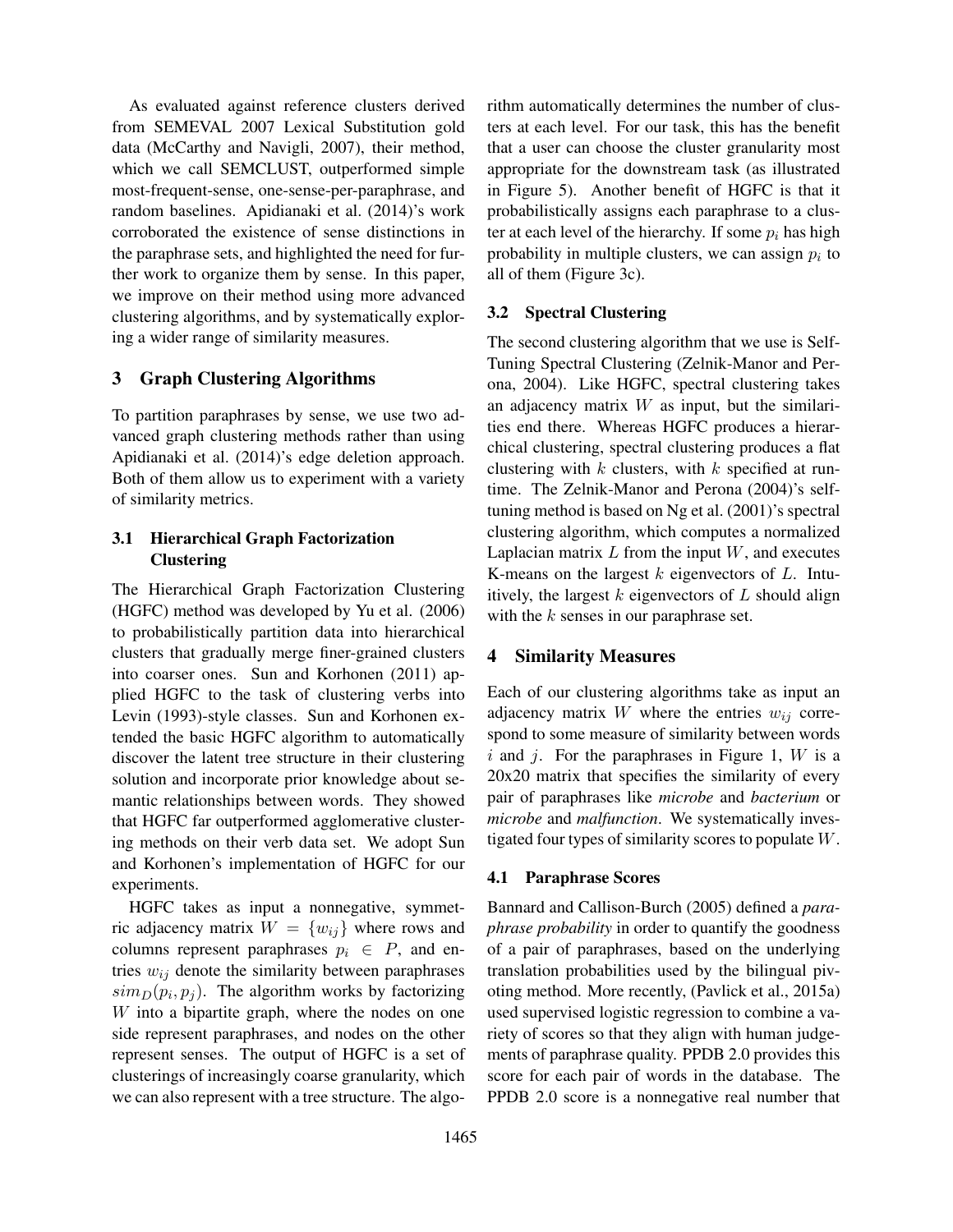

(a) Undirected graph for query word (b) The corresponding adjacency matrix W. *bug*. Wider lines signify stronger Darker cells signify stronger similarity.



Figure 3: The graph, corresponding adjacency matrix W, and bipartite graph created by the first iteration of HGFC for query word *bug (n)*

can be used directly as a similarity measure:

$$
w_{ij} = \begin{cases} PPDB_{2.0}Score(i,j) & (i,j) \in \text{PPDB} \\ 0 & \text{otherwise} \end{cases}
$$

PPDB 2.0 does not provide a score for a word with itself, so we set  $PPDB_{2.0}Score(i, i)$  to be the maximum  $PPDB_{2.0}Score(i, j)$  such that i and j have the same stem.

#### 4.2 Second-Order Paraphrase Scores

Work by Rapp (2003) and Melamud et al. (2015) showed that comparing words on the basis of their *shared* paraphrases is effective for WSI. We define two novel similarity metrics that calculate the similarity of words  $i$  and  $j$  by comparing their secondorder paraphrases. Instead of comparing *microbe* and *bacterium* directly with their PPDB 2.0 score, we look up all of the paraphrases of *microbe* and all of the paraphrases of *bacterium*, and compare those two lists.

Specifically, we form notional *word-paraphrase* feature vectors  $v_i^p$  $i$ <sup>p</sup> and  $v_j^p$  where the features correspond to words with which each is connected in PPDB, and the value of the  $k^{th}$  element of  $v_i^p$  $i<sup>p</sup>$  equals  $PPDB_{2.0}Score(i, k)$ . We can then calculate the cosine similarity or Jensen-Shannon divergence between vectors:

$$
simp_{PDB.\cos}(i,j)=cos(v_i^p,v_j^p)
$$



Figure 4: Comparing second-order paraphrases for *malfunction* and *fault* based on *word-paraphrase* vectors. The value of vector element  $v_{ij}$  is  $PPDB_{2.0}Score(i, j).$ 

$$
simp_{PDB.js}(i,j) = 1 - JS(v_i^p, v_j^p)
$$

where  $JS(v_i^p)$  $_i^p, v_j^p$  $_j^p$ ) is calculated assuming that the paraphrase probability distribution for word  $i$  is given by its normalized *word-paraphrase* vector  $v_i^p$  $\frac{p}{i}$ .

### 4.3 Similarity of Foreign Word Alignments

When an English word is aligned to several foreign words, sometimes those different translations indicate a different word sense (Yao et al., 2012). Using this intuition, Gale et al. (1992) trained an English WSD system on a bilingual corpus, using the different French translations as labels for the English word senses. For instance, given the English word *duty*, the French translation *droit* was a proxy for its *tax* sense and *devoir* for its *obligation* sense.

PPDB is derived from bilingual coropra. We recover the aligned foreign words and their associated translation probabilities that underly each PPDB entry. For each English word in our dataset, we get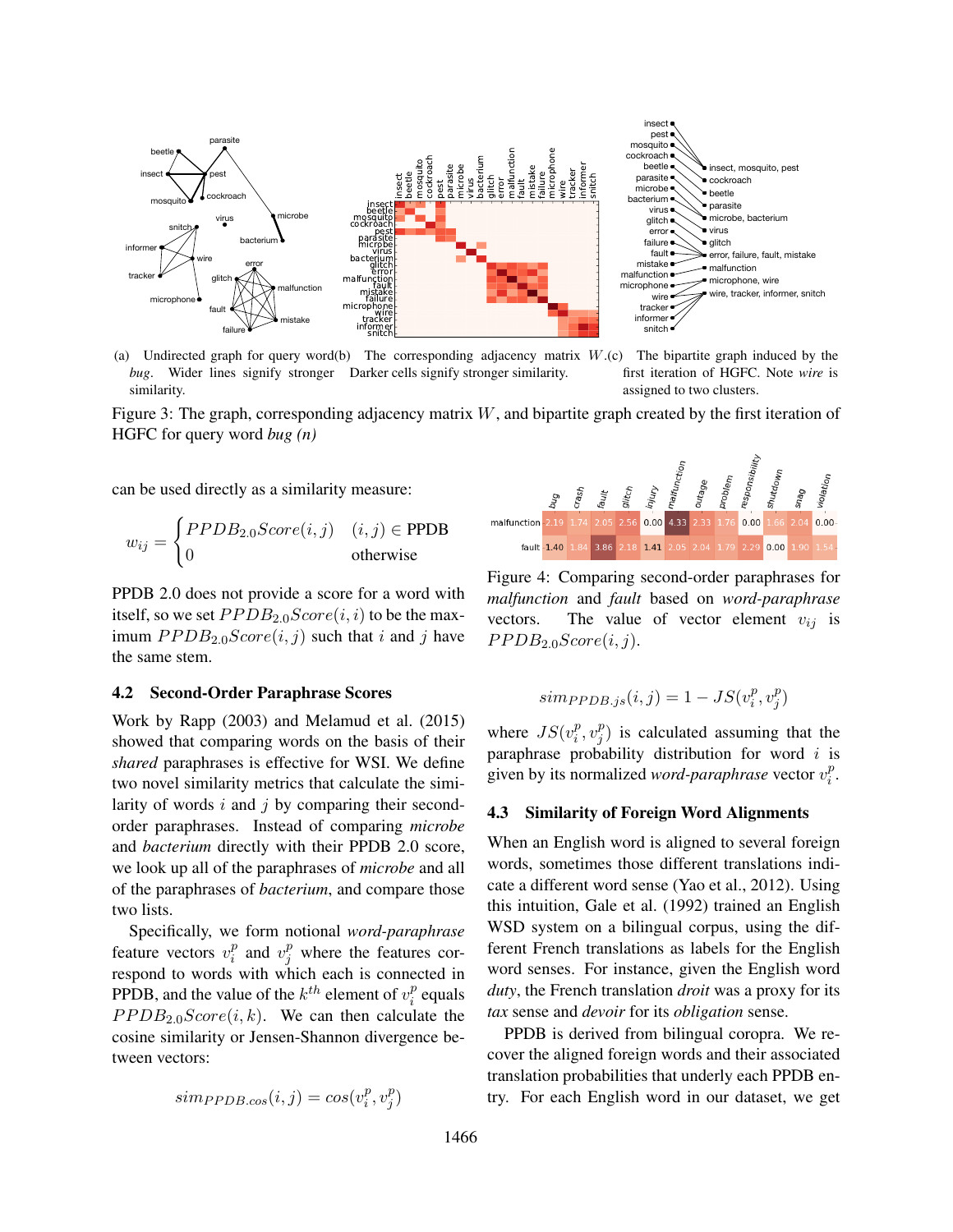each foreign word that it aligns to in the Spanish and Chinese bilingual parallel corpora used by Ganitkevitch and Callison-Burch (2014). We use this to define a novel foreign word alignment similarity metric,  $sim_{TRANS}(i, j)$  for two English paraphrases i and j. This is calculated as the cosine similarity of the *word-alignment* vectors  $v_i^a$  and  $v_j^a$  where each feature in  $v^a$  is a foreign word to which i or j aligns, and the value of entry  $v_{if}^a$  is the translation probability  $p(f|i)$ .

$$
sim_{TRANS}(i,j) = cos(v_i^a, v_j^a)
$$

## 4.4 Monolingual Distributional Similarity

Lastly, we populate the adjacency with a distributional similarity measure based on WORD2VEC (Mikolov et al., 2013). Each paraphrase  $i$  in our data set is represented as a 300-dimensional WORD2VEC embedding  $v_i^w$  trained on part of the Google News dataset. Phrasal paraphrases that did not have an entry in the WORD2VEC dataset are represented as the mean of their individual word vectors. We use the cosine similarity between WORD2VEC embeddings as our measure of distributional similarity.

 $sim_{DISTRIB}(i, j) = cos(v_i^w, v_j^w)$ 

### 5 Determining the Number of Senses

The optimal number of clusters for a set of paraphrases will vary depending on how many senses there ought to be for an input word like *bug*. It is generally recognized that optimal sense granularity depends on the application (Palmer et al., 2001). WordNet has notoriously fine-grained senses, whereas most word sense disambiguation systems achieve better performance when using coarse-grained sense inventories (Navigli, 2009). Depending on the task, the sense clustering for query word *coach* in Figure 5b with  $k = 5$  clusters may be preferable to the alternative with  $k = 3$  clusters. An ideal algorithm for our task would enable clustering at varying levels of granularity to support different downstream NLP applications.

Both of our clustering algorithms can produce sense clusters at varying granularities. For HGFC this requires choosing which level of the resulting tree structure to take as a clustering solution, and for spectral clustering we must specify the number of clusters prior to execution.<sup>1</sup> To determine the optimal number of clusters, we use the mean Silhouette Coefficient (Rousseeuw, 1987) which balances optimal inter-cluster tightness and intra-cluster distance. The Silhouette Coefficient is calculated for each paraphrase  $p_i$  as

$$
s(p_i) = \frac{b(p_i) - a(p_i)}{\max\{a(p_i), b(p_i)\}}
$$

where  $a(p_i)$  is  $p_i$ 's average intra-cluster distance (average distance from  $p_i$  to each other  $p_j$  in the same cluster), and  $b(p_i)$  is  $p_i$ 's lowest average intercluster distance (distance from  $p_i$  to the nearest external cluster centroid). For each clustering algorithm, we choose as the 'solution' the clustering which produces the highest mean Silhouette Coefficient. The Silhouette Coefficient calculation takes as input a matrix of pairwise distances, so we simply use  $1 - W$  where the adjacency matrix W is calculated using one of the similarity methods we defined.

#### 6 Incorporating Entailment Relations

Pavlick et al. (2015b) added a set of automatically predicted semantic entailment relations for each entry in PPDB 2.0. The entailment types that they include are *Equivalent, Forward Entailment, Reverse Entailment, Exclusive*, and *Independent*. While a negative entailment relationship (*Exclusive* or *Independent*) does not preclude words from belonging to the same sense of some query word, a positive entailment relationship (*Equivalent, Forward/Reverse Entailment*) does give a strong indication that the words belong to the same sense.

We seek a straightforward way to determine whether entailment relations provide information that is useful to the final clustering algorithm. Both of our algorithms take an adjacency matrix  $W$  as input, so we add entailment information by simply

<sup>&</sup>lt;sup>1</sup>For spectral clustering there has been significant study into methods for automatically determining the optimal number of clusters, including analysis of eigenvalues of the graph Laplacian, and finding the rotation of the Laplacian that brings it closest to block-diagonal (Zelnik-Manor and Perona, 2004). We experimented with these and other cluster analysis methods such as the Dunn Index (Dunn, 1973) in our work, but found that using the simple Silhouette Coefficient produced clusterings that were competitive with the more intensive methods, in far less time.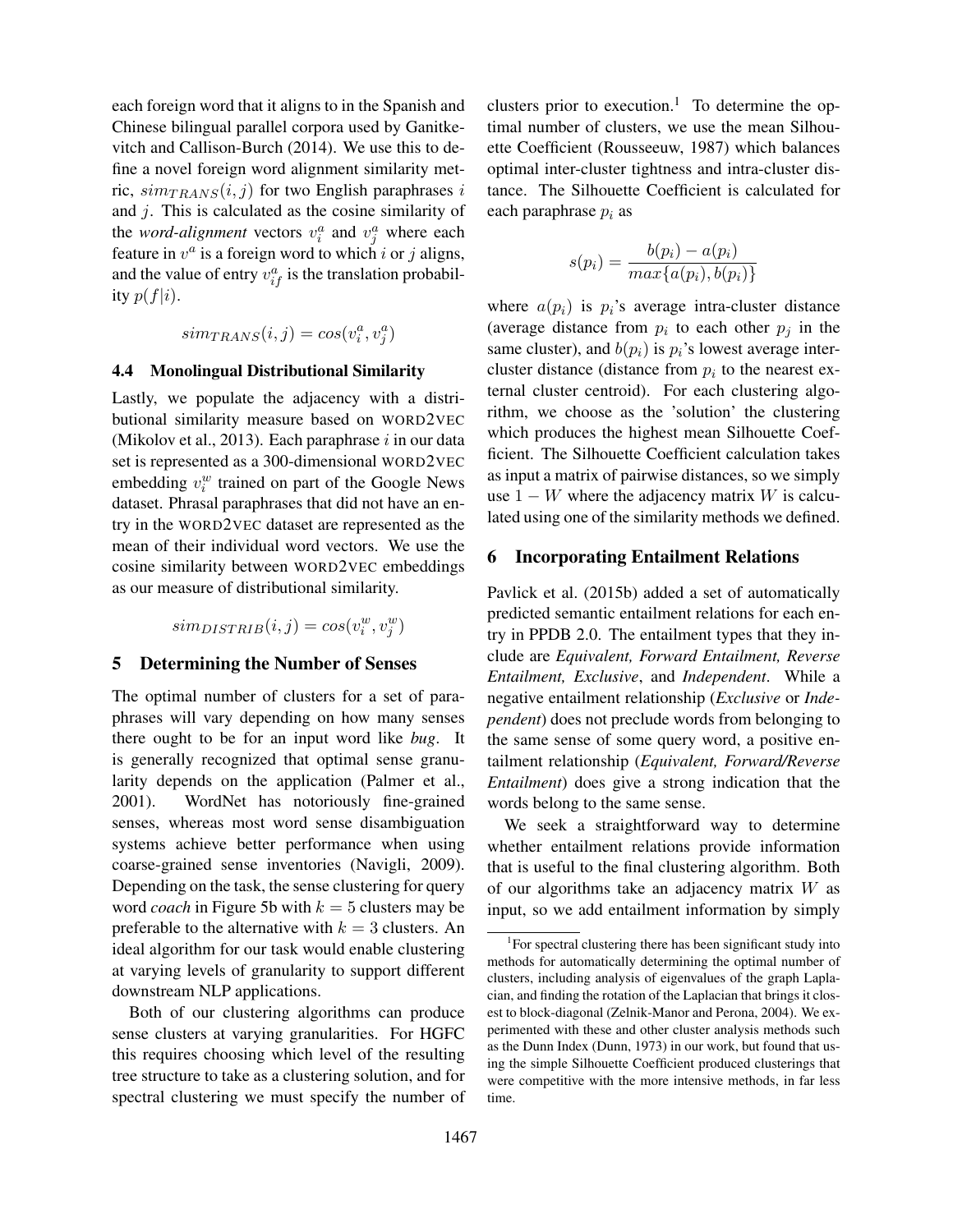

c<sub>1</sub>: trainer, tutor, instructor, teacher, manager, handler c2: stagecoach, stage *k=3* 

c<sub>3</sub>: omnibus, bus, autobus, car, carriage, railcar

(b) Spectral clustering results

Figure 5: HGFC and Spectral Clustering results for *coach (n)*. Our silhouette optimization sets  $k = 3$ .

multiplying each pairwise entry by its entailment probability. Specifically, we set

$$
w_{ij} = \begin{cases} (1 - p_{ind}(i, j)) \operatorname{sim}_D(i, j) & (i, j) \in \text{PPDB} \\ 0 & \text{otherwise} \end{cases}
$$

where  $p_{ind}(i, j)$  gives the PPDB 2.0 probability that there is an *Independent* entailment relationship between words  $i$  and  $j$ . Intuitively, this should increase the similarity of words that are very likely to be entailing like *fault* and *failure*, and decrease the similarity of non-entailing words like *cockroach* and *microphone*.

## 7 Experimental Setup

We follow the experimental setup of Apidianaki et al. (2014). We focus our evaluation on a set of query words drawn from the LexSub test data (McCarthy and Navigli, 2007), plus 16 additional handpicked polysemous words.

### 7.1 Gold Standard Clusters

One challenge in creating our clustering methodology is that there is no reliable PPDB-sized standard against which to assess our results. WordNet synsets provide a well-vetted basis for comparison, but only allow us to evaluate our method on the 38% of our PPDB dataset that overlaps it. We therefore evaluate performance on two test sets.

WordNet+ Our first test set is designed to assess how well our solution clusters align with WordNet synsets. We chose 185 polysemous words from the SEMEVAL 2007 dataset and an additional 16 handpicked polysemous words. For each we formed a paraphrase set that was the intersection of their PPDB 2.0 XXXL paraphrases with their WordNet synsets, and their immediate hyponyms and hypernyms. Each reference cluster consisted of a Word-Net synset, plus the hypernyms and hyponyms of words in that synset. On average there are 7.2 reference clusters per paraphrase set.

CrowdClusters Because the coverage of Word-Net is small compared to PPDB, and because Word-Net synsets are very fine-grained, we wanted to create a dataset that would test the performance of our clustering algorithm against large, noisy paraphrase sets and coarse clusters. For this purpose we randomly selected 80 query words from the SEMEVAL 2007 dataset and created paraphrase sets from their unfiltered PPDB2.0 XXL entries. We then iteratively organized each paraphrase set into reference senses with the help of crowd workers on Amazon Mechanical Turk. On average there are 4.0 reference clusters per paraphrase set. A full description of our method is included in the supplemental materials.

#### 7.2 Evaluation Metrics

We evaluate our method using two standard metrics: the paired F-Score and V-Measure. Both were used in the 2010 SemEval Word Sense Induction Task (Manandhar et al., 2010) and by Apidianaki et al. (2014). We give our results in terms of weighted average performance on these metrics, where the score for each individual paraphrase set is weighted by the number of reference clusters for that query word.

Paired F-Score frames the clustering problem as a classification task (Manandhar et al., 2010). It gen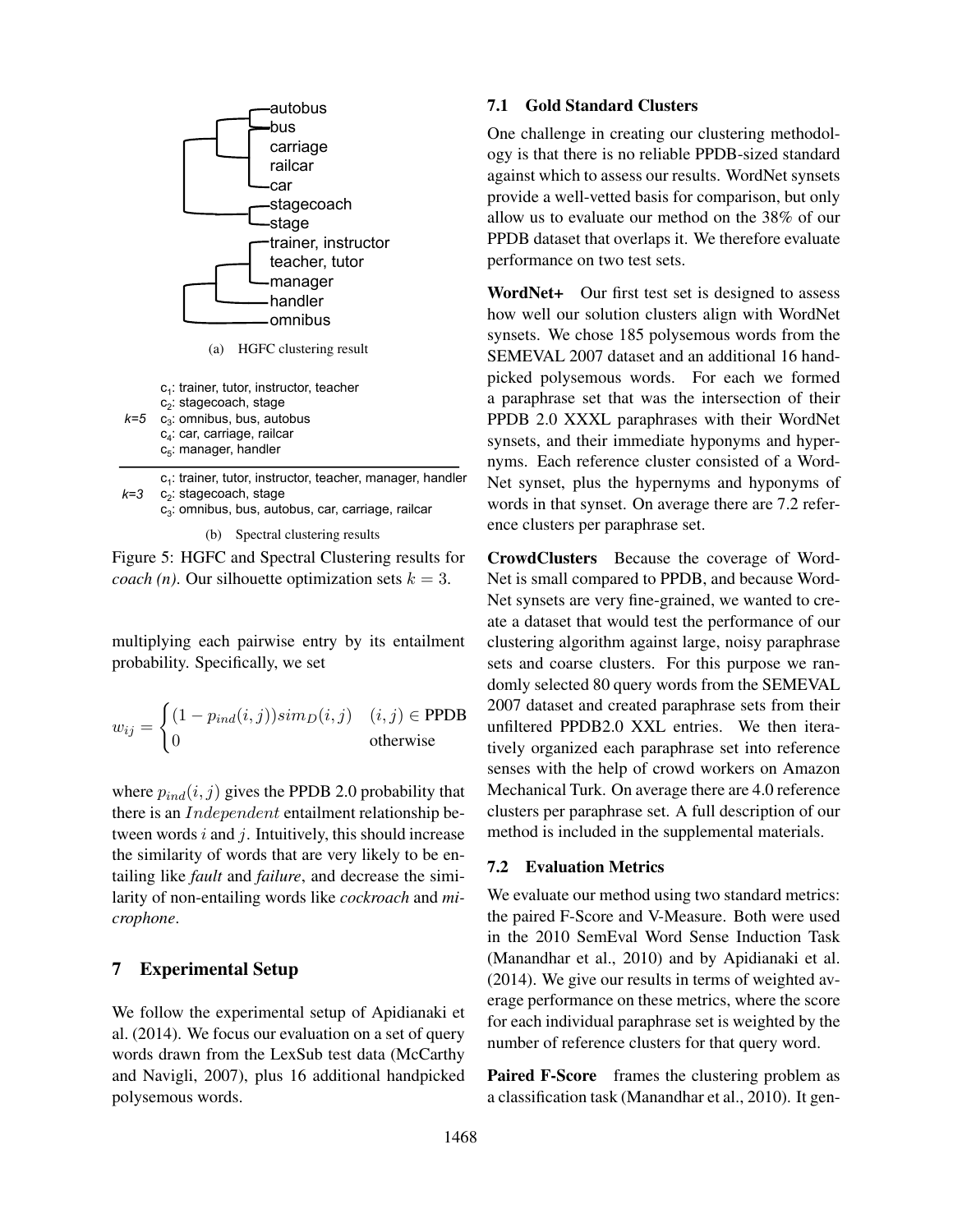erates the set of all word pairs belonging to the same reference cluster,  $F(S)$ , and the set of all word pairs belonging to the same automatically-generated cluster,  $F(K)$ . Precision, recall, and F-score can then be calculated in the usual way, i.e.  $P = \frac{F(K) \cap F(S)}{F(K)}$ ,  $R = \frac{F(K) \cap F(S)}{F(S)}$ , and  $F = \frac{2 \cdot P \cdot R}{P + R}$ .

V-Measure assesses the quality of a clustering solution against reference clusters in terms of clustering homogeneity and completeness (Rosenberg and Hirschberg, 2007). Homogeneity describes the extent to which each cluster is composed of paraphrases belonging to the same reference cluster, and completeness refers to the extent to which points in a reference cluster are assigned to a single cluster. Both are defined in terms of conditional entropy. V-Measure is the harmonic mean of homogeneity  $h$ and completeness *c*; V-Measure  $=$   $\frac{2 \cdot h \cdot c}{h+c}$ .

### 7.3 Baselines

We evaluate the performance of HGFC on each dataset against the following baselines:

Most Frequent Sense (MFS) assigns all paraphrases  $p_i \in P$  to a single cluster. By definition, the completeness of the MFS clustering is 1.

One Cluster per Paraphrase (1C1PAR) assigns each paraphrase  $p_i \in P$  to its own cluster. By definition, the homogeneity of 1C1PAR clustering is 1.

Random (RAND) For each query term's paraphrase set, we generate five random clusterings of  $k = 5$  clusters. We then take F-Score and V-Measure as the average of each metric calculated over the five random clusterings.

SEMCLUST We implement the SEMCLUST algorithm (Apidianaki et al., 2014) as a state-ofthe-art baseline. Since PPDB contains only pairs of words that share a foreign word alignment, in our implementation we connect paraphrase words with an edge if the pair appears in PPDB. We adopt the WORD2VEC distributional similarity score  $sim_{DISTRIB}$  for our edge weights.

#### 8 Experimental Results

Figure 6 shows the performance of the two advanced clustering algorithms against the baselines. Our



(a) Clustering method performance against WordNet+



(b) Clustering method performance against CrowdClusters Figure 6: Hierarchical Graph Factorization Clustering and Spectral Clustering both significantly outperform all baselines except 1C1PAR V-Measure.

best configurations<sup>2</sup> for HGFC and Spectral outperformed all baselines except 1C1PAR V-Measure, which his biased toward solutions with many small clusters (Manandhar et al., 2010), and performed only marginally better than SEMCLUST in terms of F-Score alone. The dominance of 1C1PAR V-Measure is greater for the WordNet+ dataset which has smaller reference clusters than CrowdClusters. Qualitatively, we find that methods that strike a balance between high F-Score and high V-Measure tend to produce the 'best' clusters by human judgement. If we consider the average of F-Score and V-Measure as a comprehensive performance measure, our methods outperform all baselines.

<sup>&</sup>lt;sup>2</sup>Our top-scoring Spectral method, Spectral\*, uses entailments,  $PPDB_{2.0} Score$  similarities, and  $sim_{DISTRIB}$  to choose  $k$ . Our best HGFC method, HGFC $*$ , uses entailments,  $sim_{DISTRIB}$  similarities, and  $PPDB_{2.0} Score$  to choose k.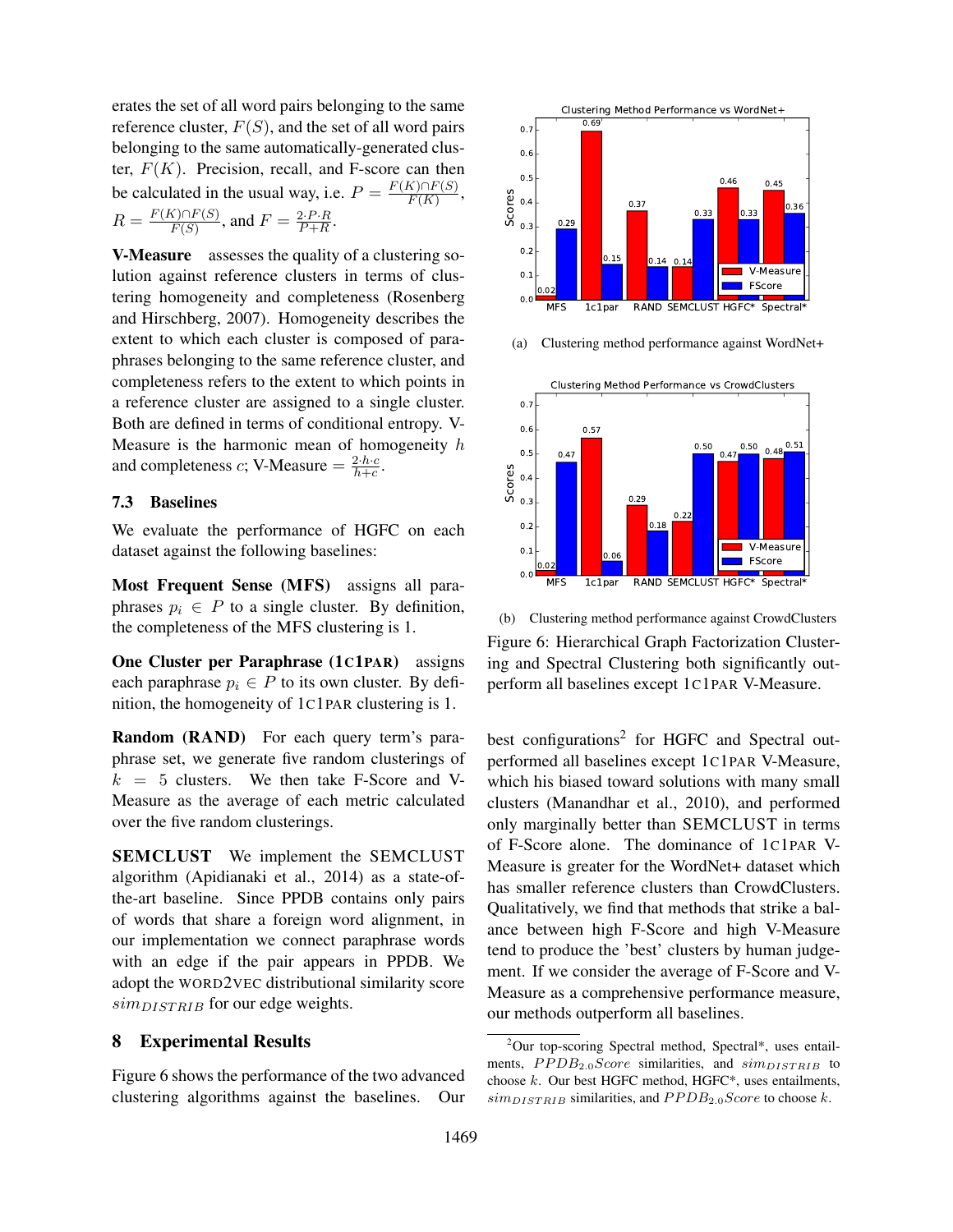|                |                  | Avg#            |
|----------------|------------------|-----------------|
| <b>F-Score</b> | <b>V-Measure</b> | <b>Clusters</b> |
| 0.410          | 0.437            | 5.960           |
| 0.376          | 0.440            | 5.707           |
| 0.389          | 0.428            | 7.204           |
| 0.385          | 0.425            | 7.143           |
| 0.358          | 0.375            | 6.247           |
| 0.417          | 0.180            | 2.279           |
| 1.0            | 1.0              | 5.611           |
|                |                  |                 |

Table 1: Average performance and number of clusters produced by our different similarity methods.

On our dataset, the state-of-the-art SEMCLUST baseline tended to lump many senses of the query word together, and produced scores lower than in the original work. We attribute this to the fact that the original work extracted paraphrases from EuroParl, which is much smaller than PPDB, and thus created adjacency matrices W which were sparser than those produced by our method. Directly applied, SEMCLUST works well on small data sets, but does not scale well to the larger, noisier PPDB data. More advanced graph-based clustering methods produce better sense clusters for PPDB.

The first question we sought to address with this work was which similarity metric is the best for sense clustering. Table 1 reports the average F-Score and V-Measure across 40 test configurations for each similarity calculation method.<sup>3</sup> On average across test sets and clustering algorithms, the paraphrase similarity score ( $PPDB_{2.0}Score$ ) performs better than monolingual distributional similarity  $(sim_{DISTRIB})$  in terms of F-Score, but the results are reversed for V-Measure. This is also shown in the best HGFC and Spectral configurations, where the two similarity scores are swapped between them.

Next, we investigated whether comparing secondorder paraphrases would produce better clusters than simply using  $PPDB_{2,0}Score$  directly. Table 1 also compares the two methods that we had for computing the similarity of second order paraphrases – cosine similarity ( $simp_{PDB.cos}$ ) and Jensen-Shannon divergence  $(simp_{PDB,JS})$ . On average across test sets and clustering algorithms, using the direct paraphrase score gives stronger V-Measure and F-score than the second-order methods. It also produces coarser clusters than the second-order PPDB similarity methods.

Finally, we investigated whether incorporating automatically predicted entailment relations would improve cluster quality, and we found that it did. All other things being equal, adding entailment information increases F-Score by .014 and V-Measure by .020 on average (Figure 7). Adding entailment information had the greatest improvement to HGFC methods with  $sim_{DISTRIB}$  similarities, where it improved F-Score by an average of .03 and V-Measure by an average of .05.

## 9 Discussion and Future Work

We have presented a novel method for clustering paraphrases in PPDB by sense. When evaluated against WordNet synsets, the sense clusters produced by the Spectral Clustering algorithm give a 64% relative improvement in F-Score over the closest baseline, and those produced by the HGFC algorithm give a 50% improvement in F-Score. We systematically analyzed a variety of similarity metrics as input to HGFC and Spectral Clustering, and showed that incorporating predicted entailment relations from PPDB boosts the performance of sense clustering.

Our sense clustering provides a significant improvement to the PPDB resource that may improve its applicability to downstream NLP tasks. One possible application of sense-clustered PPDB entries is the lexical substitution task, which seeks to identify appropriate word substitutions. Given a target word in context, it would be reasonable to suggest substitutes from the target word's PPDB sense cluster most closely related to the target context. There are many possible ways to choose the best cluster for a given context, ranging from simply choosing the cluster whose members have highest average pointwise mutual information with the context, to a more complex approach based on training cluster representations using a pseudo-word approach as in Melamud et al. (2015). We leave this application for future work.

### 10 Software and Data Release

With publication of this paper we are releasing paraphrase clusters for all PPDB 2.0 XXL entries,

<sup>&</sup>lt;sup>3</sup>Our Supplementary Materials file provides the full set of results for all 200 configurations that we tested.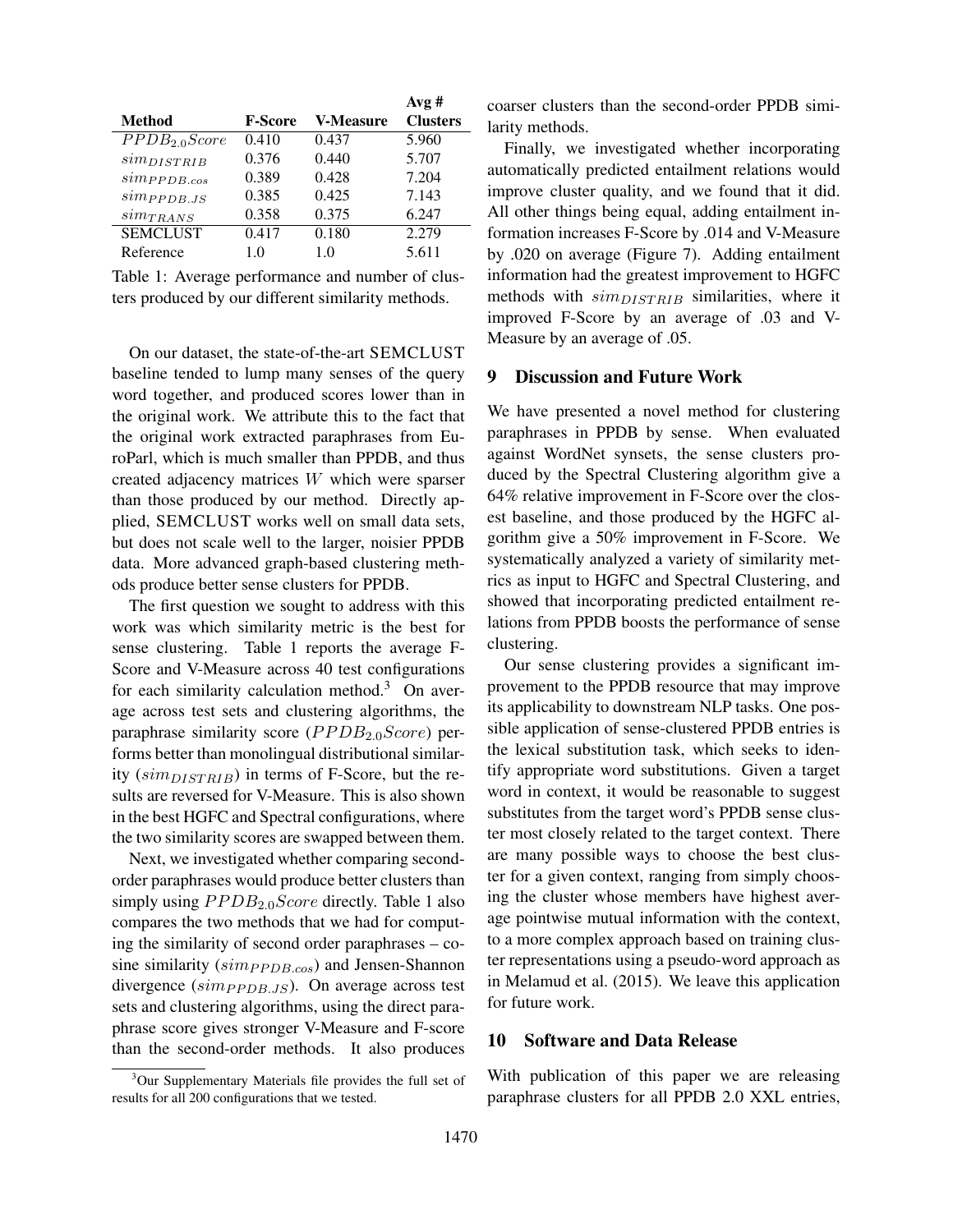

Figure 7: Histogram of metric change by adding entailment information across all experiments.

clustering code, and an interface for crowdsourcing paraphrase clusters using Amazon Mechanical Turk.

## 11 Supplementary Material

Our Supplementary Material provides additional detail on our similarity metric calculation, clustering algorithm implementation, and CrowdCluster reference cluster data development. We also provide full evaluation results across the entire range of our experiments, a selection of sense clusters output by our methods, and example content of our WordNet+ and CrowdCluster paraphrase sets.

#### Acknowledgments

This research was supported by the Allen Institute for Artificial Intelligence (AI2), the Human Language Technology Center of Excellence, and by gifts from the Alfred P. Sloan Foundation, Google, and Facebook. This material is based in part on research sponsored by the NSF grant under IIS-1249516 and DARPA under number FA8750-13-2- 0017 (the DEFT program). The U.S. Government is authorized to reproduce and distribute reprints for Governmental purposes. The views and conclusions contained in this publication are those of the authors and should not be interpreted as representing official policies or endorsements of DARPA and the U.S. Government.

We would like to thank Marianna Apidianaki and Alex Harelick for sharing code used in this research, and Ellie Pavlick for her substantive input. We are grateful to our anonymous reviewers for their thoughtful and constructive comments.

#### References

- Marianna Apidianaki and Yifan He. 2010. An algorithm for cross-lingual sense clustering tested in a MT evaluation setting. In *Proceedings of the 7th International Workshop on Spoken Language Translation (IWSLT-10)*.
- Marianna Apidianaki, Emilia Verzeni, and Diana Mc-Carthy. 2014. Semantic clustering of pivot paraphrases. In *Proceedings of the Ninth International Conference on Language Resources and Evaluation (LREC 2014)*.
- Colin Bannard and Chris Callison-Burch. 2005. Paraphrasing with bilingual parallel corpora. In *Proceedings of the 43rd Annual Meeting of the Association for Computational Linguistics (ACL 05)*.
- Chris Callison-Burch. 2008. Syntactic constraints on paraphrases extracted from parallel corpora. In *Proceedings of the 2008 Conference on Empirical Methods in Natural Language Processing*, pages 196–205, Honolulu, Hawaii, October. Association for Computational Linguistics.
- Mona Talat Diab. 2003. *Word sense disambiguation within a multilingual framework*. Ph.D. thesis, University of Maryland.
- William Dolan, Chris Quirk, and Chris Brockett. 2004. Unsupervised construction of large paraphrase corpora: Exploiting massively parallel news sources. In *Proceedings of the International Conference of Computational Linguistics (COLING 2004)*.
- Joseph C Dunn. 1973. A fuzzy relative of the isodata process and its use in detecting compact wellseparated clusters.
- William A. Gale, Kenneth W. Church, and David Yarowsky. 1992. Using bilingual materials to develop word sense disambiguation methods. In *Proceedings of the Fourth International Conference on Theoretical and Methodological Issues in Machine Translation*.
- Juri Ganitkevitch and Chris Callison-Burch. 2014. The multilingual paraphrase database. In *Proceedings of the Ninth International Conference on Language Resources and Evaluation (LREC-2014), Reykjavik, Iceland*, pages 4276–4283.
- Juri Ganitkevitch, Benjamin Van Durme, and Chris Callison-Burch. 2013. PPDB: The paraphrase database. In *Proceedings of NAACL-HLT 2013*.
- Beth Levin. 1993. *English verb classes and alternations: A preliminary investigation*. University of Chicago press.
- Dekang Lin and Patrick Pantel. 2001. Discovery of inference rules for question answering. *Natural Language Engineering*.